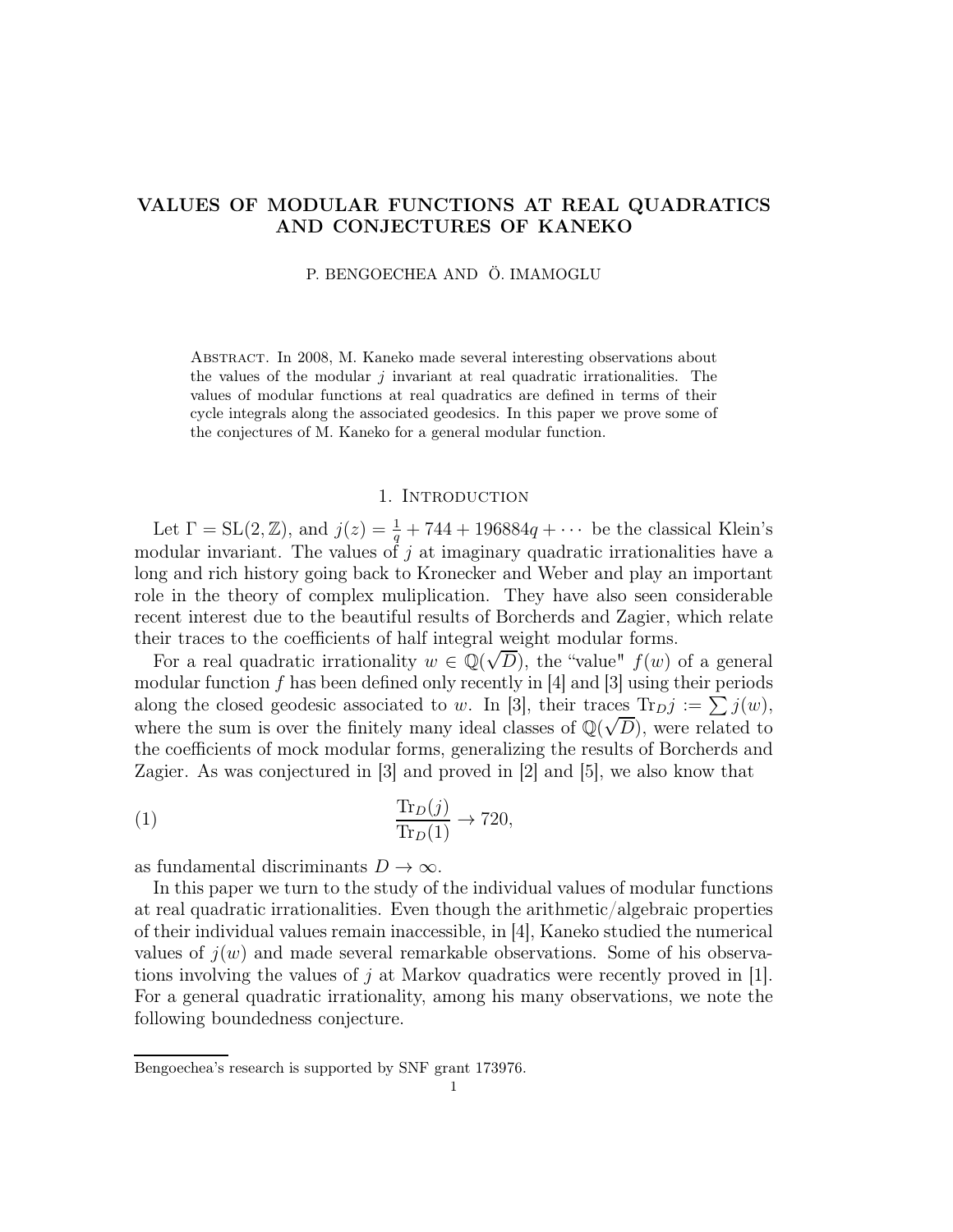**Conjecture 1** (Kaneko). Let  $w \in \mathbb{Q}(\sqrt{D})$  be a real quadratic irrationality. Then

$$
Re(j^{nor}(w)) \in [j^{nor}((1+\sqrt{5})/2), 744] \quad and \quad Im(j^{nor}(w)) \in (-1,1)
$$

*where*

$$
j^{nor}(w) := \frac{1}{2 \log \varepsilon} \int_{C_w} j(z) ds,
$$

 $C_w$  *is the closed geodesic associated to* w *in*  $\Gamma \backslash \mathcal{H}$ ,  $\varepsilon > 1$  *is the smallest unit with* positive norm in  $\mathbb{Q}(\sqrt{D})$  and ds is the hyperbolic arc length.

In what follows we take a closer look at the individual values  $f(w)$  for any real quadratic irrationality w and any modular function  $f(z)$  which takes real values on the geodesic arc  $\{e^{i\theta} : \pi/3 \leq \theta \leq 2\pi/3\}$ . As a special case of our results we prove

**Theorem 1.** Let  $j(z)$  be the classical modular invariant. Let w be a real quadratic *number and*  $(\overline{a_1, \ldots, a_n})$  *be its period in the negative continued fraction expansion. Then we have*

(1) For any positive integer  $N > 2$ , the value  $j^{nor}(\overline{N})$  for the quadratic *number*  $w = (\overline{N})$  *is real and* 

$$
\lim_{N \to \infty} j^{nor}((\overline{N})) = 744.
$$

- $(2)$  Re $(j^{nor}(w)) \le 744$ .
- *(3) If all the partial quotients*  $a_r$  *in the period of* w *satisfy*  $a_r \geq 3M$  with  $M = e^{55}$  then

$$
Re(j^{nor}(w)) \ge j^{nor}((1+\sqrt{5})/2).
$$

The second part of Theorem 1 proves the upper bound conjectured by Kaneko for any w while the first part shows that in fact this bound is optimal. Part $(1)$ , when combined with the limiting behavior of the traces in equation (1), also has the amusing corollary that there are infinitely many discriminants of the form  $D = N^2 - 4$  with class number bigger than one and only finitely many such discriminants with class number one. This corollary was also observed in the master thesis of S. Päpcke. In [6] another proof of part (1) of Theorem 1 was also given.

It is worth noting that Part (3) of the theorem can be rephrased in terms of the diophantine properties of the quadratic numbers, more precisely in terms of the Lagrange spectrum. For any irrational number x, let  $||x||$  denote the distance from x to a closest integer. Then recall that the Lagrange spectrum  $L$  is defined as

$$
L := {\{\nu(x)\}}_{x \in \mathbb{R}} \subseteq \left[0, 1/\sqrt{5}\right] \quad \text{with} \quad \nu(x) = \liminf_{q \to \infty} q||qx||.
$$

It is known that if x has a continued fraction  $(a_1, a_2, \ldots)$  then  $\nu(x) \leq \inf_{r \geq 1} a_r^{-1}$ . Hence part (3) of Theorem 1 proves the lower bound conjectured by Kaneko for the quadratic irrationalities w with  $\nu(w) \in [0, 1/3M]$ .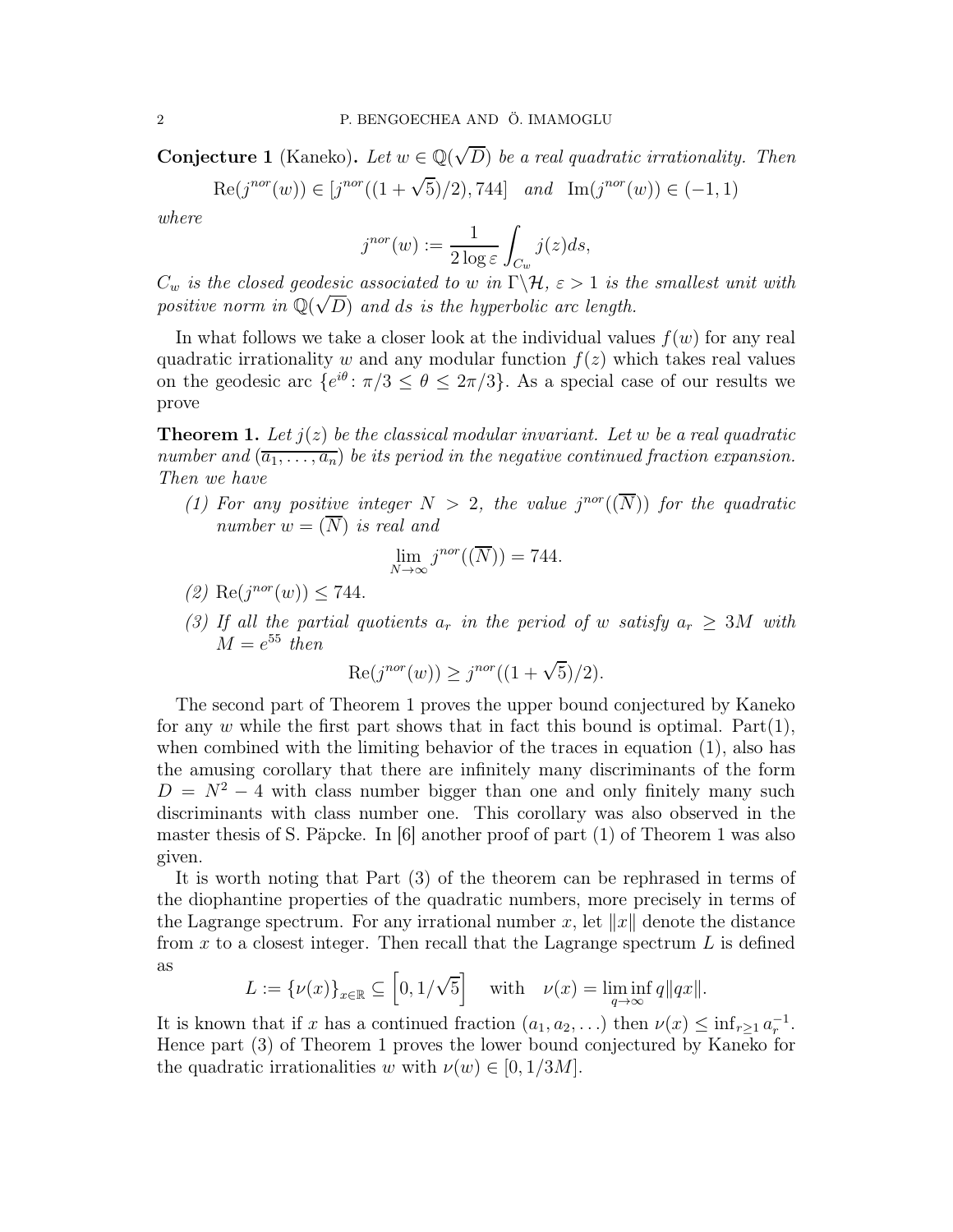After giving some preliminaries in the next section, we will collect several technical results in Section 3 that will be needed in the sequel. In Section 4, we start by proving the first part of Theorem 1 for a general modular function which takes real values on the geodesic arc  $\{e^{i\theta} : \pi/3 \le \theta \le 2\pi/3\}$ . The results from Section 3 are then used to prove Theorem 4.2, which compares the values of modular functions at different quadratic irrationalities by comparing their corresponding partial quotients. Theorem 4.2 is the main theorem of this paper and the results (2) and (3) in Theorem 1 follow as its simple corollaries.

#### 2. preliminaries

Let w be a real quadratic irrationality and  $\tilde{w}$  be its conjugate. w and  $\tilde{w}$  are the roots of a quadratic equation

$$
ax^{2} + bx + c = 0
$$
  $(a, b, c \in \mathbb{Z}, (a, b, c) = 1)$ 

with discriminant  $D = b^2 - 4ac > 0$ . We choose  $a, b, c$  such that  $w = \frac{-b + \sqrt{D}}{2a}$  $\frac{+\sqrt{D}}{2a},$  $\tilde{w} = \frac{-b - \sqrt{D}}{2a}$  $\frac{-\sqrt{D}}{2a}$ . The geodesic  $S_w$  in H joining w and  $\tilde{w}$  is given by the equation  $a|z|^2 + b \operatorname{Re}(z) + c = 0$   $(z \in \mathcal{H}).$ 

The stabilizer  $\Gamma_w$  of w in  $\Gamma$  preserves the quadratic form  $Q_w = [a, b, c]$ , and hence  $S_w$ . Let  $A_w$  be the generator of the infinite cyclic group  $\Gamma_w$  with

$$
A_w = \begin{pmatrix} \frac{1}{2}(t - bu) & -cu \\ au & \frac{1}{2}(t + bu) \end{pmatrix},
$$

where  $(t, u)$  is the smallest positive solution to Pell's equation  $t^2 - Du^2 = 4$ . We denote by  $\varepsilon = (t + u\sqrt{D})/2$  the smallest unit with positive norm, which is either a fundamental unit or the square of a fundamental unit.

For any modular function f, since the group  $\Gamma_w$  preserves the expression  $f(z)Q_w(z, 1)^{-1}dz$ , one can define the cycle integral of f along  $C_w = \Gamma_w \backslash S_w$ , also viewed as the "value" of  $f$  at  $w$ , by the complex number

$$
f(w) := \int_{C_w} \frac{\sqrt{D}f(z)}{Q_w(z, 1)} dz.
$$

The factor  $\sqrt{D}$  is introduced here for convenience. The integral defining  $f(w)$ is Γ-invariant and can in fact be taken along any path in H from  $z_0$  to  $A_w^{-1}z_0$ , where  $z_0$  is any point in H. Note that this gives an orientation on  $S_w$  from w to  $\tilde{w}$ , which is counterclockwise if  $a > 0$  and clockwise if  $a < 0$ . We normalize the number  $f(w)$  by the length of the geodesic  $C_w$  which is given by

$$
\int_{C_w} \frac{\sqrt{D}}{Q_w(z, 1)} dz = 2 \log \varepsilon
$$

and we define the normalized value as

$$
f^{nor}(w) := \frac{f(w)}{2\log \varepsilon}.
$$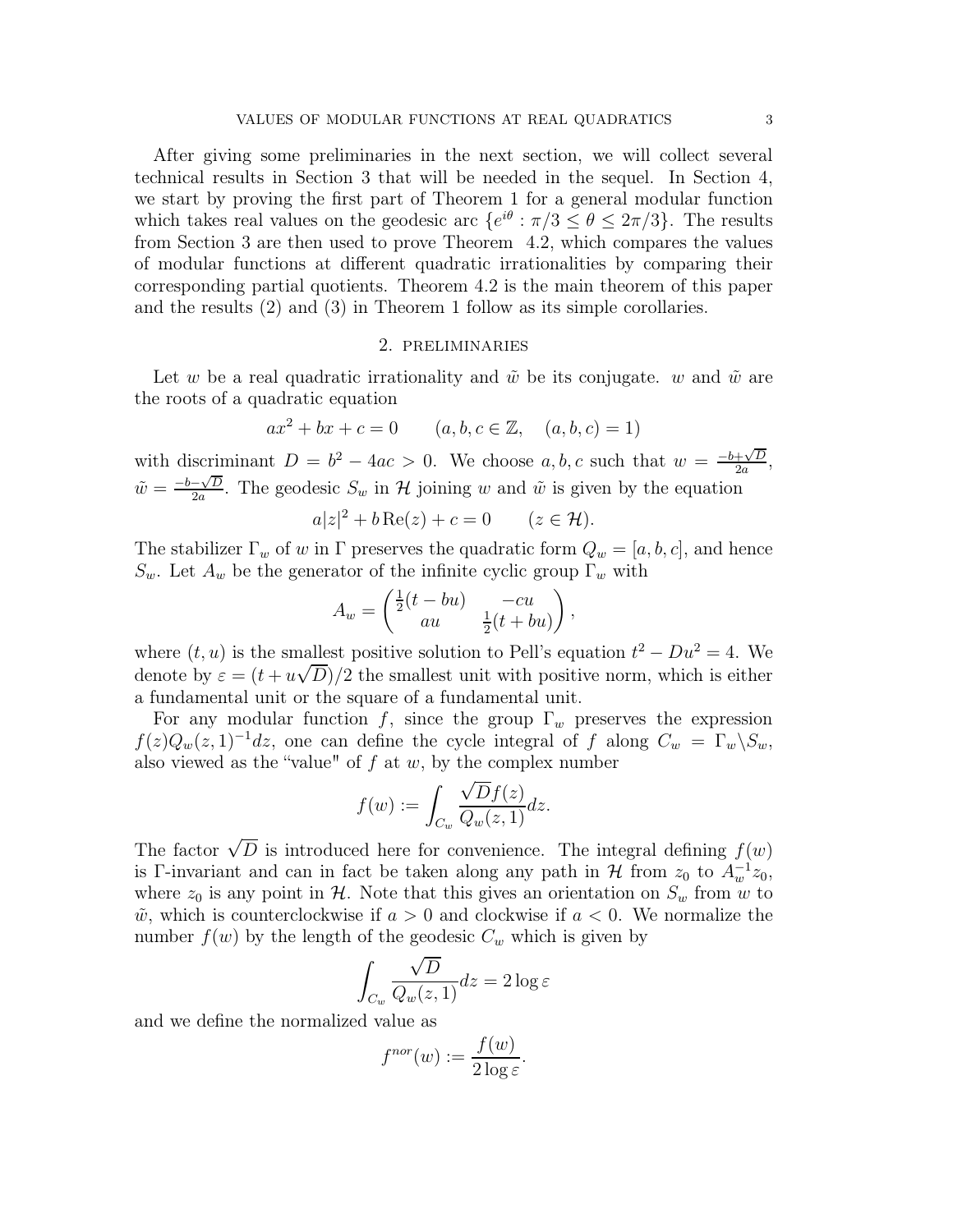For any quadratic irrationality w, it is known that the hyperbolic element  $A_w$ is conjugate to a word in positive powers of  $T$  and  $V$ , where

$$
T = \begin{pmatrix} 1 & 1 \\ 0 & 1 \end{pmatrix}, \qquad V = \begin{pmatrix} 1 & 0 \\ 1 & 1 \end{pmatrix}.
$$

For a quadratic number  $w$  which has a purely periodic negative continued fraction, such a word is the element  $A = A_1^{-1} \dots A_{\ell_w}^{-1}$  that fixes  $w - 1$ . Here  $A_i \in \{T^{-1}, V^{-1}\}\$ for  $1 \leq i \leq \ell_w$  are given by the finite algorithm:

(2) 
$$
w^{0} = w - 1, \qquad w^{i+1} = A_{i+1}(w^{i}) \qquad (i \ge 0),
$$

where

$$
A_{i+1} = \begin{cases} T^{-1} & \text{if } \lfloor w^i \rfloor \ge 1, \\ V^{-1} & \text{otherwise.} \end{cases}
$$

Since the cycle integral defining  $f(w)$  is a class invariant, we have the following simple lemma.

Lemma 2.1. *For a real quadratic* w *we have*

(3) 
$$
f(w) = f(w-1) = \int_{\rho}^{\rho^2} \sum_{i=0}^{\ell_w - 1} f(z) \left( \frac{1}{z - w^i} - \frac{1}{z - \tilde{w}^i} \right) dz
$$

*where*  $\rho = e^{\pi i/3}$ .

Let w be a purely periodic quadratic number and  $\overline{a_1, \ldots, a_n}$  be its period in its negative continued fraction. We let

$$
w_{r,k} = (k, \overline{a_{r+1}, \ldots, a_n, a_1, \ldots, a_r}),
$$
  

$$
\tilde{w}_{r,k} = -(a_r - k, \overline{a_{r-1}, \ldots, a_1, a_n, \ldots, a_r}).
$$

Note that each  $w_{r,k}$  arises for  $1 \leq k \leq a_r - 1$  as one of the w<sup>i</sup>'s from (2).

If  $r$  is fixed and there is no possible confusion, we will drop the dependence on r and write  $w_k := w_{r,k}$  for simplicity.

## 3. Technical lemmas

Let  $w = (\overline{a_1, \ldots, a_n})$  and  $v = (\overline{b_1, \ldots, b_m})$  be two purely periodic quadratic numbers with  $n \geq m$ . If  $n > m$ , then we define  $b_{m+1}, b_{m+2}, \ldots, b_n$  by cycling back to  $b_1, b_2, etc.$  For a fixed r, let

(4) 
$$
S_{w,v}(z,r) := \sum_{k=1}^{a_r-1} \left( \frac{1}{z - w_{r,k}} - \frac{1}{z - \tilde{w}_{r,k}} \right) - \sum_{k=1}^{b_r-1} \left( \frac{1}{z - v_{r,k}} - \frac{1}{z - \tilde{v}_{r,k}} \right).
$$

**Theorem 3.1.** Let  $w = (\overline{a_1, \ldots, a_n})$  and  $v = (\overline{b_1, \ldots, b_m})$  be two purely periodic *quadratic numbers. If*  $a_r \leq b_r$  *for all*  $r = 1, \ldots, n$ *, then we have for*  $\theta \in \left[\frac{\pi}{3}\right]$  $\frac{\pi}{3}, \frac{2\pi}{3}$  $\frac{2\pi}{3}]$ 

(5) 
$$
C_2(r) < \text{Re}(S_{w,v}(e^{i\theta}, r)) < C_1(r)
$$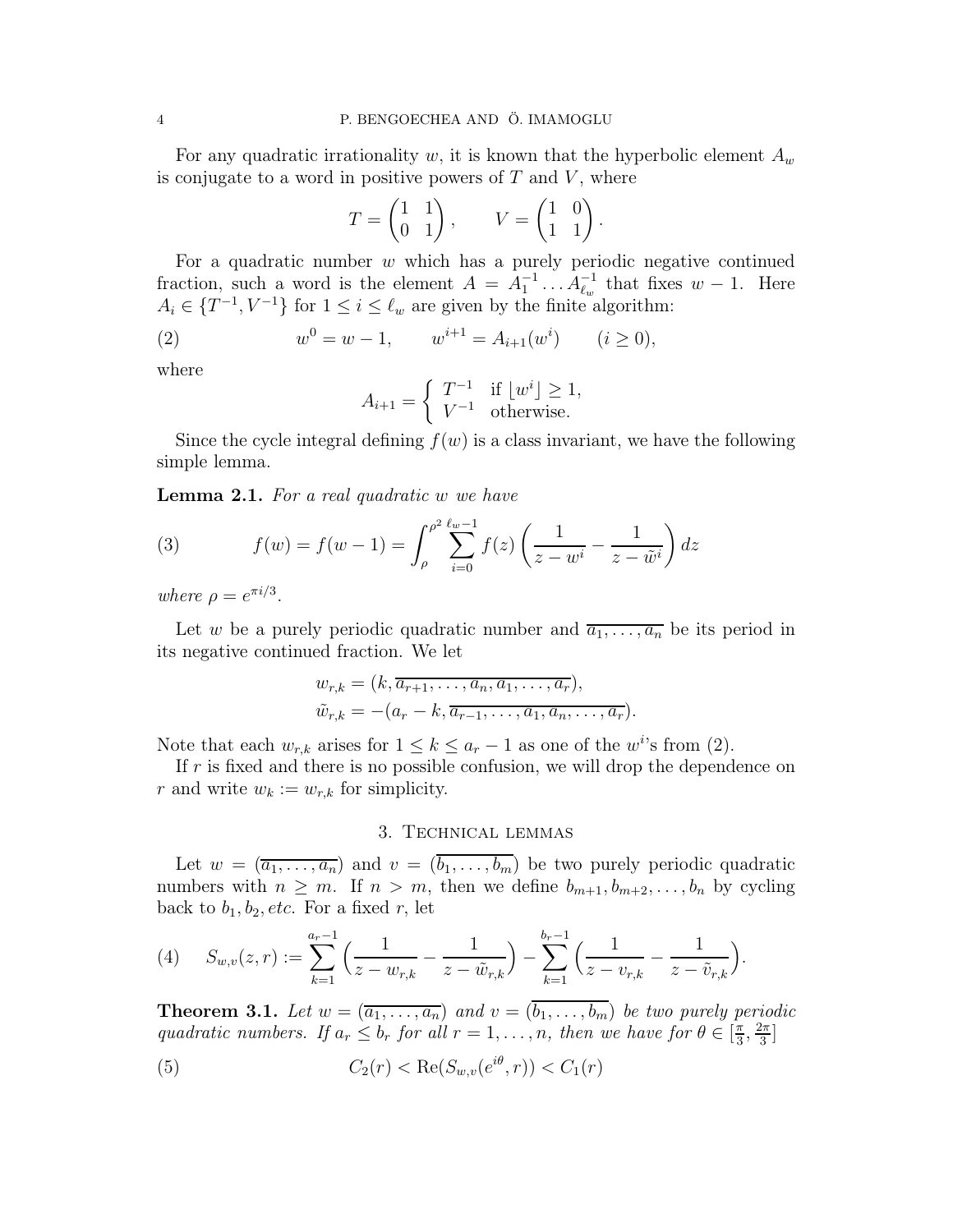*with*

$$
C_1(r) = 12.6 + \frac{7}{3} \left( \log \left( \frac{b_r - 3 + k_1}{a_r - 3 + k_1} \right) - \frac{4}{a_r - 3 + k_1} - \frac{3}{(a_r - 3 + k_1)^2} \right),
$$
  
\n
$$
C_2(r) = -3.925 + \left( 1 - \frac{2}{a_r} + \frac{1}{2a_r^2} \right) \left( 2 \log \left( \frac{b_r + 1 + k_0}{a_r + 2 + k_0} \right) - \frac{5}{a_r + 2 + k_0} \right),
$$
  
\nand

(6) 
$$
-13.01 < \text{Im}(S_{w,v}(e^{i\theta}, r)) < 14.99.
$$

To prove Theorem 3.1, we start with the following two simple lemmas.

For  $x, y \in \mathbb{R}, \theta \in \left[\frac{\pi}{3}\right]$  $\frac{\pi}{3}, \frac{2\pi}{3}$  $\frac{2\pi}{3}$ , let  $(x - y)F_{x,y}(\theta) = \text{Re}\left(\frac{1}{e^{i\theta} - x}\right)$ 1  $e^{i\theta}-y$  $\setminus$ 

and

$$
(x - y)G_{x,y}(\theta) = \text{Im}\left(\frac{1}{e^{i\theta} - x} - \frac{1}{e^{i\theta} - y}\right),\,
$$

so that

$$
F_{x,y}(\theta) = \frac{\cos^2 \theta - (x+y)\cos \theta + xy - \sin^2 \theta}{((\cos \theta - x)^2 + \sin^2 \theta)((\cos \theta - y)^2 + \sin^2 \theta)}
$$

and

$$
G_{x,y}(\theta) = \frac{\sin \theta (x + y - 2\cos\theta)}{((\cos \theta - x)^2 + \sin^2 \theta)((\cos \theta - y)^2 + \sin^2 \theta)}
$$

**Lemma 3.2.** *As a function of*  $\theta \in \left[\frac{\pi}{3}\right]$  $\frac{\pi}{3}, \frac{2\pi}{3}$  $\left( \frac{2\pi}{3} \right]$ ,  $F_{x,y}(\theta)$  satisfies the following proper*ties:*

*(i)*  $F_{x,y}(\theta)$  *is decreasing for*  $x, y \in (2, \infty)$  *and increasing for*  $x, y \in (-\infty, -2)$ *. (ii)* For  $0 \leq |x| \leq 1$  *and*  $0 \leq |y| \leq 1$ *, we have* 

 $-1.4 < F_{x,y}(\theta) < 0.2$ .

*(iii)* For  $1 \leq |x| \leq 2$  and  $1 \leq |y| \leq 2$ , we have  $-0.5 < F_{x,y}(\theta) < 0.2$ .

$$
(iv) \ For \ x \ge 2 \ and \ y \le -2,
$$
  

$$
\frac{\min(xy - \frac{|x+y|}{2} - \frac{1}{2}, xy - 1)}{((-\frac{1}{2} + x)^2 + \frac{3}{4})((\frac{1}{2} + y)^2 + \frac{3}{4})} < F_{x,y}(\theta) < \frac{xy + \frac{|x+y|}{2} - \frac{1}{2}}{((\frac{1}{2} + x)^2 + \frac{3}{4})((-\frac{1}{2} + y)^2 + \frac{3}{4})}.
$$

*Proof.* The last assertion is straightforward using the definition of the function  $F_{x,y}(\theta)$ . The other three assertions can be easily verified numerically. For example, for  $x > 2$  and  $y > 2$  the maximum of the derivative  $\frac{dF}{d\theta}$  is  $-0.00504971$  where as its minimum is  $-0.19245$ . This shows that for  $x > 2$  and  $y > 2$ ,  $\frac{dF}{d\theta} < 0$  and hence  $F_{x,y}(\theta)$  is decreasing.

.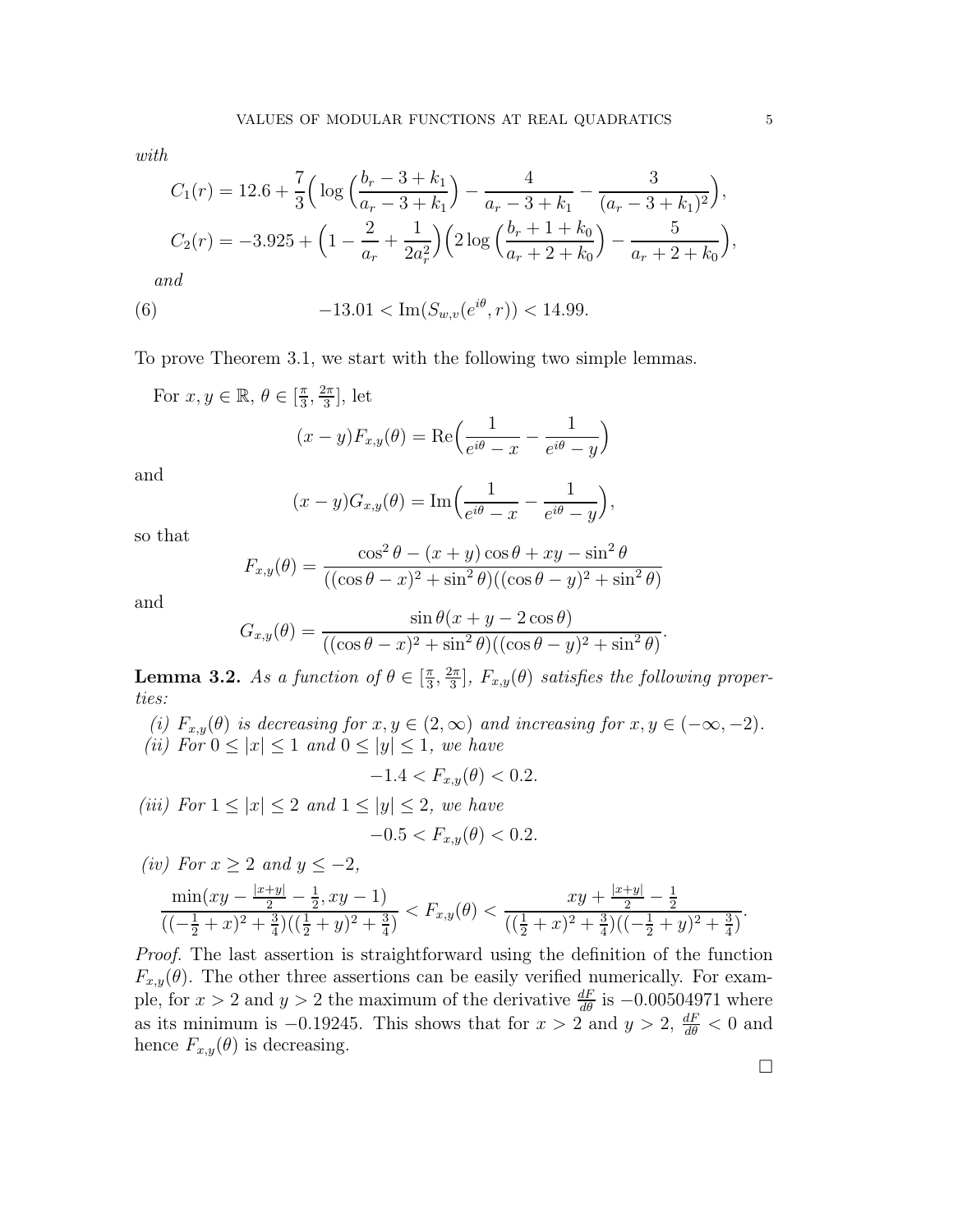Similarly one can prove

**Lemma 3.3.** *As a function of*  $\theta \in \left[\frac{\pi}{3}\right]$  $\frac{\pi}{3}, \frac{2\pi}{3}$  $\left\{ \frac{2\pi}{3}\right\}$ ,  $G_{x,y}(\theta)$  satisfies the following proper*ties:*

*(i)*  $G_{x,y}(\theta)$  *is decreasing for*  $x, y \in (1, \infty)$  *and for*  $x, y \in (-\infty, -1)$ *. (ii)*  $G_{x,y}(\theta)$  *is increasing for*  $x \in (1,\infty)$  *and*  $y \in (-\infty,-1)$ *. (iii)* For  $0 \leq |x| \leq 1$  and  $0 \leq |y| \leq 1$ , we have

$$
-0.9 \approx G_{0,0}(e^{\pi i/3}) \le G_{x,y}(\theta) \le G_{0,0}(e^{2\pi i/3}) \approx 0.9.
$$

*Proof. (Theorem 3.1)*: We start by grouping some of the terms from  $S_{w,v}$  into two sums  $S_1$  and  $S_2$  ( $S_1$  corresponding to terms  $w_k, v_k$  and  $S_2$  to conjugates  $\tilde{w}_k, \tilde{v}_k$ ) whose contribution, as we will see, will be minor. Since  $r$  is fixed in the whole proof, we drop the dependence on  $r$  in the notation for all these sums. Define

$$
S_1(z) := \sum_{k=1}^{a_r - 1} \frac{1}{z - w_k} - \frac{1}{z - v_k},
$$
  

$$
S_2(z) := \sum_{k=1}^{a_r - 1} \frac{1}{z - \tilde{w}_k} - \frac{1}{z - \tilde{v}_{b_r - a_r + k}}.
$$

We group the remaining terms from  $S_{w,v}$  in the sum  $S_3$ , which will be the major contribution:

$$
S_3(z) = \sum_{k=a_r}^{b_r-1} \frac{1}{z - v_k} - \frac{1}{z - \tilde{v}_{b_r-k}}
$$

.

.

Hence,

(7) 
$$
S_{w,v}(z,r) = S_1(z) - S_2(z) - S_3(z).
$$

3.1. **Proof of equation** (5). The real part of  $S_1(e^{i\theta})$  satisfies

$$
\operatorname{Re}(S_1(e^{i\theta})) = (w_0 - v_0) \sum_{k=1}^{a_r - 1} F_{w_k, v_k}(\theta).
$$

For  $3 \le k \le a_r - 1$ , since  $\lfloor w_k \rfloor = \lfloor v_k \rfloor = k - 1 > 2$ , by Lemma 3.2 (i),  $F_{w_k,v_k}(\theta) < F_{w_k,v_k}(\pi/3) <$  $k^2 - k + \frac{1}{2}$ 2  $(k^2-3k+3)^2$ 

and

$$
F_{w_k, v_k}(\theta) > F_{w_k, v_k}(2\pi/3) > \frac{k^2 - k - \frac{1}{2}}{(k^2 + k + 1)^2}
$$

Since  $-1 < w_0 - v_0 < 0$  and using Lemma 3.2 (ii)-(iii), we have

(8) 
$$
\operatorname{Re}(S_1(e^{i\theta})) < (w_0 - v_0) \Big( -1.9 + \sum_{k=3}^{a_r - 1} \frac{k^2 - k - \frac{1}{2}}{(k^2 + k + 1)^2} \Big) < (w_0 - v_0) (-1.9 + 0.2162) < 1.683
$$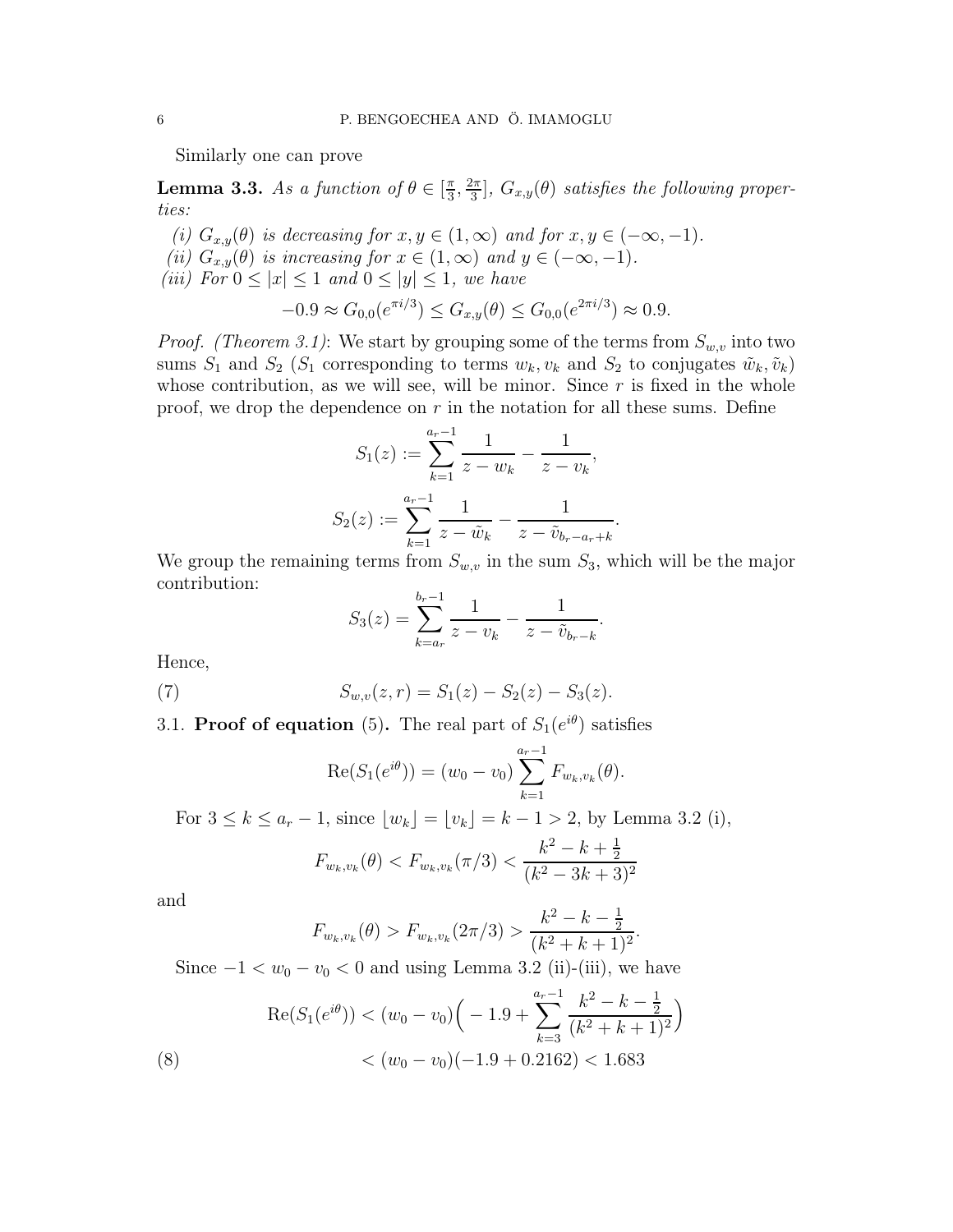and

(9)  
\n
$$
\operatorname{Re}(S_1(e^{i\theta})) > -0.4 - \sum_{k=3}^{a_r-1} \frac{k^2 - k + \frac{1}{2}}{(k^2 - 3k + 3)^2} \n> -0.4 - 1.26271 > -1.66271.
$$

The real part of  $S_2(e^{i\theta})$  satisfies

$$
\operatorname{Re}(S_2(e^{i\theta})) = (\tilde{w}_{a_r} - \tilde{v}_{b_r}) \sum_{k=1}^{a_r-1} F_{\tilde{w}_k, \tilde{v}_{b_r-a_r+k}}(\theta).
$$

For  $1 \leq k \leq a_r - 3$ ,  $\lfloor \tilde{w}_k \rfloor = \lfloor \tilde{v}_{b_r-a_r+k} \rfloor = -a_r + k < -2$  and hence by Lemma 3.2 (i), we have

$$
F_{\tilde{w}_k, \tilde{v}_{b_r-a_r+k}}(\theta) < F_{\tilde{w}_k, \tilde{v}_{b_r-a_r+k}}(2\pi/3) < \frac{(a_r-k)^2 - (a_r-k) + \frac{1}{2}}{((a_r-k)^2 - 3(a_r-k) + 3)^2}
$$

and

$$
F_{\tilde{w}_k, \tilde{v}_{b_r-a_r+k}}(\theta) > F_{\tilde{w}_k, \tilde{v}_{b_r-a_r+k}}(\pi/3) > \frac{(a_r-k)^2 - (a_r-k) - \frac{1}{2}}{((a_r-k)^2 + (a_r-k) + 1)^2}.
$$

Since  $\lfloor \tilde{w}_{a_r} \rfloor = \lfloor \tilde{v}_{b_r} \rfloor = 0$  and  $b_r \ge a_r$ ,  $0 < \tilde{w}_{a_r} - \tilde{v}_{b_r} < 1$  and using Lemma 3.2  $(ii)-(iii),$ 

(10)  
\n
$$
\operatorname{Re}(S_2(e^{i\theta})) < 0.4 + \sum_{k=1}^{a_r - 3} \frac{(a_r - k)^2 - (a_r - k) + \frac{1}{2}}{((a_r - k)^2 - 3(a_r - k) + 3)^2}
$$
\n
$$
\lt 0.4 + \sum_{k=3}^{a_r - 1} \frac{k^2 - k + \frac{1}{2}}{(k^2 - 3k + 3)^2}
$$
\n
$$
\lt 0.4 + 1.26271 < 1.66271
$$

and

$$
\operatorname{Re}(S_2(e^{i\theta})) > (\tilde{w}_{a_r} - \tilde{v}_{b_r})\left(-1.9 + \sum_{k=1}^{a_r - 3} \frac{(a_r - k)^2 - (a_r - k) - \frac{1}{2}}{((a_r - k)^2 + (a_r - k) + 1)^2}\right)
$$
\n(11) 
$$
> -1.9.
$$

The real part of  $S_3(e^{i\theta})$  satisfies

$$
\operatorname{Re}(S_3(e^{i\theta})) = \sum_{k=a_r}^{b_r-1} (2k + v_0 - \tilde{v}_{b_r}) F_{v_k, \tilde{v}_{b_r-k}}(\theta).
$$

Since  $-\lfloor \tilde{v}_{b_r-k}\rfloor = \lfloor v_k\rfloor = k$ , for  $k \geq 3$ , by Lemma 3.2 (iv),

$$
\frac{-k^2 - \frac{3}{2}}{(k^2 - 3k + 3)^2} < F_{v_k, \tilde{v}_{b_r - k}}(\theta) < \frac{-k^2 + 2k - \frac{1}{2}}{(k^2 + k + 1)^2}.
$$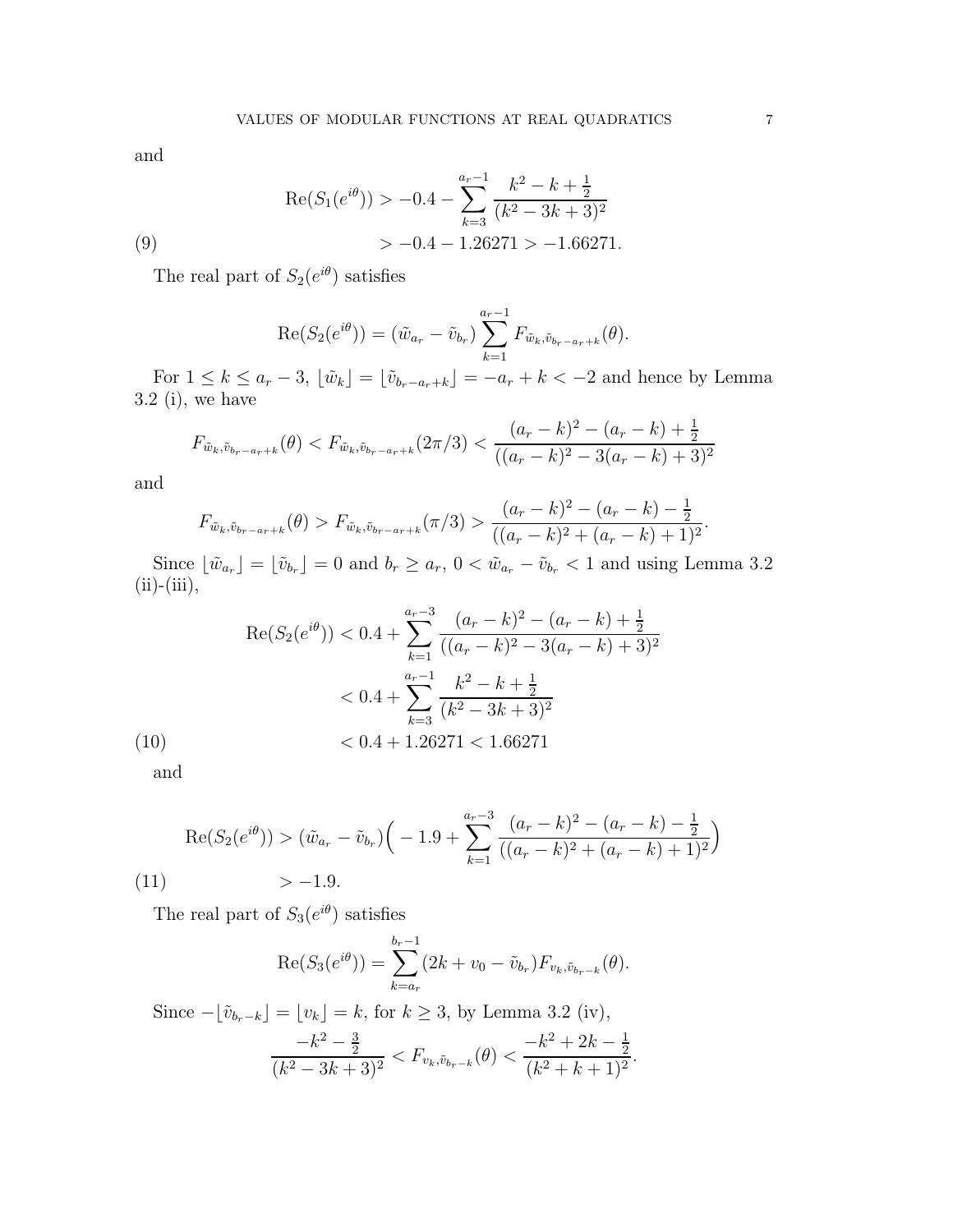Therefore,

$$
\operatorname{Re}(S_3(e^{i\theta})) < 0.6 + \sum_{k=a_r+k_0}^{b_r-1+k_0} (2k-1) \frac{-k^2 + 2k - \frac{1}{2}}{(k^2 + k + 1)^2}
$$
\n
$$
< 0.6 - \sum_{k=a_r+2+k_0}^{b_r+1+k_0} (2k-5) \frac{1 - \frac{2}{a_r} + \frac{1}{a_r^2}}{k^2}
$$
\n
$$
\left(12\right) \qquad < 0.6 - \left(1 - \frac{2}{a_r} + \frac{1}{2a_r^2}\right) \left(2 \log \left(\frac{b_r + 1 + k_0}{a_r + 2 + k_0}\right) - \frac{5}{a_r + 2 + k_0}\right)
$$

with  $k_0 = 1$  if  $a_r = 2$  or  $k_0 = 0$  otherwise. We also have

$$
\operatorname{Re}(S_3(e^{i\theta})) > -2 + \sum_{k=a_r+k_1}^{b_r-1+k_1} \frac{2k(-k^2 - \frac{3}{2})}{(k^2 - 3k + 3)^2}
$$
  
> -9 -  $\frac{7}{3} \sum_{k=a_r-3+k_1}^{b_r-3+k_1} \frac{k+3}{k^2}$   
(13) 
$$
> -9 - \frac{7}{3} \Big( \log \Big( \frac{b_r - 3 + k_1}{a_r - 3 + k_1} \Big) - \frac{4}{a_r - 3 + k_1} - \frac{3}{(a_r - 3 + k_1)^2} \Big)
$$

with

$$
k_1 = \begin{cases} 2 & \text{if } a_r = 2 \\ 1 & \text{if } a_r = 3 \\ 0 & \text{if } a_r \ge 4. \end{cases}
$$

By (7), (8), (11) and (13) we have that (14)

$$
\operatorname{Re}(S_{w,v}(e^{i\theta}),r) < 12.6 + \frac{7}{3} \left( \log \left( \frac{b_r - 3 + k_1}{a_r - 3 + k_1} \right) - \frac{4}{a_r - 3 + k_1} - \frac{3}{(a_r - 3 + k_1)^2} \right)
$$

and by (9), (10) and (12),

(15)  
\n
$$
\operatorname{Re}(S_{w,v}(e^{i\theta}),r) > -3.925 + \left(1 - \frac{2}{a_r} + \frac{1}{2a_r^2}\right) \left(2 \log \left(\frac{b_r + 1 + k_0}{a_r + 2 + k_0}\right) - \frac{5}{a_r + 2 + k_0}\right)
$$

3.2. **Proof of equation** (6). The imaginary part of  $S_1(e^{i\theta})$  satisfies

Im
$$
(S_1(e^{i\theta}))
$$
 =  $(w_0 - v_0) \sum_{k=1}^{a_r-1} G_{w_k, v_k}(\theta)$ .

For  $k\geq 2,$  by Lemma 3.3 (i),

$$
G_{w_k, v_k}(\theta) < G_{w_k, v_k}(e^{\pi i/3}) < \frac{\frac{\sqrt{3}}{2}(2k-1)}{(k^2 - 3k + 3)^2}
$$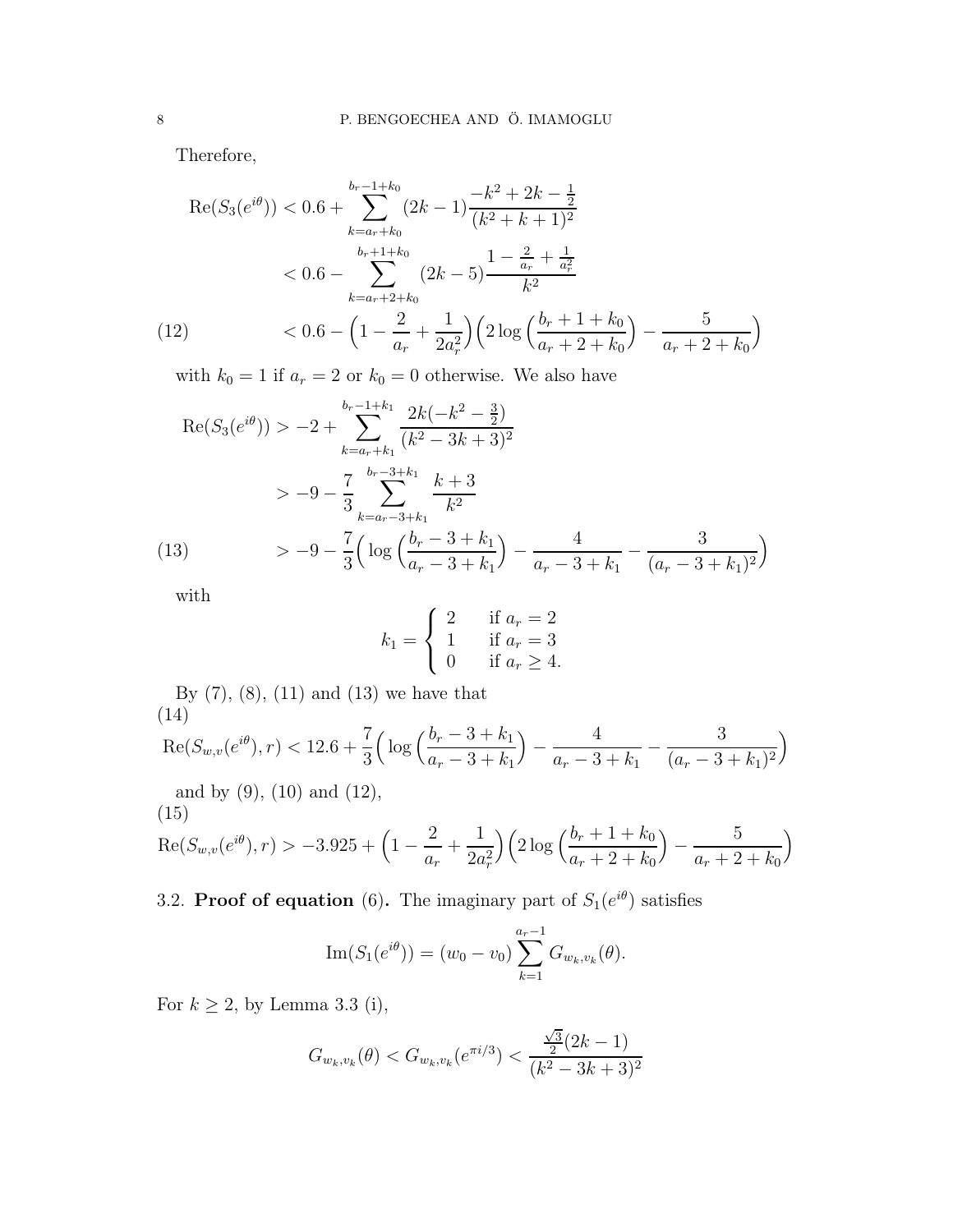and

$$
G_{w_k, v_k}(\theta) > G_{w_k, v_k}(e^{2\pi i/3}) > \frac{\frac{\sqrt{3}}{2}(2k-1)}{(k^2+k+1)}.
$$

Since  $-1 < w_0 - v_0 < 0$  and using Lemma 3.3 (iii), we have

$$
\text{Im}(S_1(e^{i\theta})) < (w_0 - v_0) \Big( -0.9 + \sum_{k=2}^{a_r - 1} \frac{\frac{\sqrt{3}}{2} (2k - 1)}{(k^2 + k + 1)^2} \Big) \\ < 0.9
$$

and

$$
\text{Im}(S_1(e^{i\theta})) > -0.9 - \sum_{k=2}^{a_r-1} \frac{\frac{\sqrt{3}}{2}(2k-1)}{(k^2 - 3k + 3)^2} > -0.9 - 3.30834 > -4.20834.
$$
\n(17)

The imaginary part of  $S_2(e^{i\theta})$  satisfies

Im
$$
(S_2(e^{i\theta})) = (\tilde{w}_{a_r} - \tilde{v}_{b_r}) \sum_{k=1}^{a_r-1} G_{\tilde{w}_k, \tilde{v}_{b_r-a_r+k}}(\theta).
$$

For  $1 \le k \le a_r - 2$ , by Lemma 3.3 (i),

$$
G_{\tilde{w}_k, \tilde{v}_{b_r - a_r + k}}(\theta) < G_{\tilde{w}_k, \tilde{v}_{b_r - a_r + k}}(\pi/3) < \frac{\sqrt{3}(k - a_r + \frac{1}{2})}{((a_r - k)^2 + a_r - k + 1)^2}
$$

and

 $(18)$ 

$$
G_{\tilde{w}_k, \tilde{v}_{b_r-a_r+k}}(\theta) > G_{\tilde{w}_k, \tilde{v}_{b_r-a_r+k}}(2\pi/3) > \frac{\sqrt{3}(k-a_r+\frac{1}{2})}{((a_r-k)^2-3(a_r-k)+3)^2}.
$$

Since  $0 < \tilde{w}_{a_r} - \tilde{v}_{b_r} < 1$  and using Lemma 3.3 (iii), we have

Im
$$
(S_2(e^{i\theta}))
$$
  $< 0.9 + \sum_{k=1}^{a_r-2} \frac{\sqrt{3}(k - a_r + \frac{1}{2})}{((a_r - k)^2 + a_r - k + 1)^2}$   
 $< 0.9 - \sum_{k=2}^{a_r-1} \frac{\sqrt{3}(k + \frac{1}{2})}{(k^2 + k + 1)^2}$   
 $< 0.9$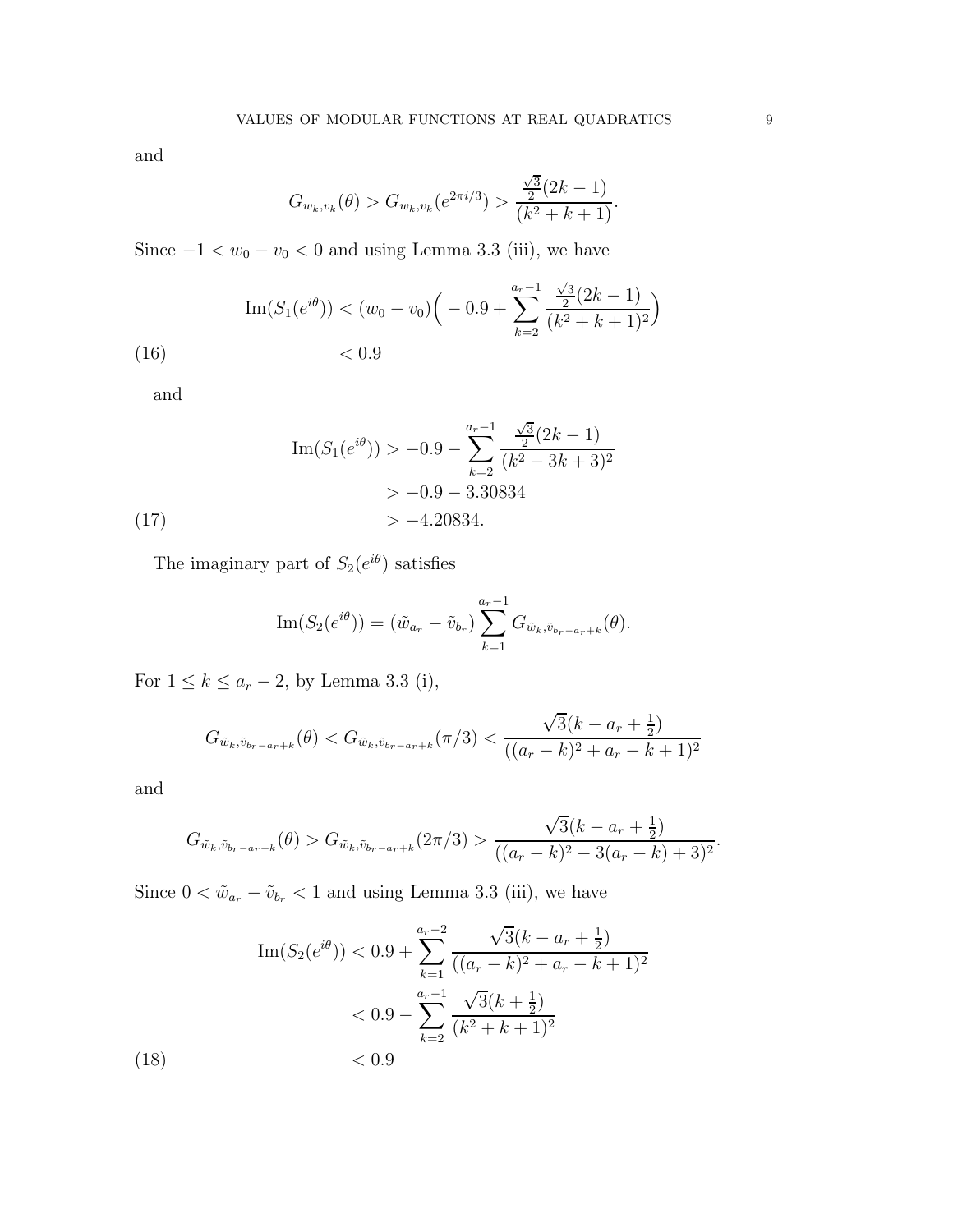and

$$
\operatorname{Im}(S_2(e^{i\theta})) > (\tilde{w}_{a_r} - \tilde{v}_{b_r})\left(-0.9 + \sum_{k=1}^{a_r-2} \frac{\sqrt{3}(k - a_r + \frac{1}{2})}{((a_r - k)^2 - 3(a_r - k) + 3)^2}\right)
$$
  
>  $(\tilde{w}_{a_r} - \tilde{v}_{b_r})\left(-0.9 - \sum_{k=2}^{a_r-1} \frac{\sqrt{3}(k + \frac{1}{2})}{(k^2 - 3k + 3)^2}\right)$   
>  $(\tilde{w}_{a_r} - \tilde{v}_{b_r})(-0.9 - 5.28674)$   
> -6.18674.

The imaginary part of  $S_3(e^{i\theta})$  satisfies

Im
$$
(S_3(e^{i\theta})) = \sum_{k=a_r}^{b_r-1} (2k + v_0 - \tilde{v}_{b_r}) G_{v_k, \tilde{v}_{b_r-k}}(\theta).
$$

For  $k\geq 2,$  by Lemma 3.3 (ii),

$$
G_{v_k, \tilde{v}_{b_r-k}}(\theta) < G_{v_k, \tilde{v}_{b_r-k}}(2\pi/3) < \frac{\sqrt{3}}{(k^2 - k + 1)(k^2 - 3k + 3)}
$$

and

$$
G_{v_k,\tilde{v}_{b_r-k}}(\theta) > G_{v_k,\tilde{v}_{b_r-k}}(\pi/3) > -\frac{\sqrt{3}}{(k^2 - 3k + 3)(k^2 - k + 1)}.
$$

Therefore,

Im
$$
(S_3(e^{i\theta})) < \sum_{k=a_r}^{b_r-1} \frac{\sqrt{3}(2k + v_0 - \tilde{v}_{b_r})}{(k^2 - k + 1)(k^2 - 3k + 3)}
$$
  
 $< \frac{30\sqrt{3}}{7} + \sum_{k=a_r+k_1}^{b_r-1+k_1} \frac{2\sqrt{3}}{k(k-1)(k-3)}$   
 $< 7.9042$ 

 $(20)$ and

$$
\operatorname{Im}(S_3(e^{i\theta})) > -\sum_{k=a_r}^{b_r-1} \frac{\sqrt{3}(2k + v_0 - \tilde{v}_{b_r})}{(k^2 - 3k + 3)(k^2 - k + 1)}
$$
  
> 
$$
-\frac{30\sqrt{3}}{7} - \sum_{k=a_r+k_1}^{b_r-1+k_1} \frac{2\sqrt{3}}{k(k-1)(k-3)}
$$
  
(21)  
> -7.9042.

By (7), (16), (19) and (21), we have

(22) 
$$
\text{Im}(S_{w,v}(e^{i\theta},r)) < 14.99
$$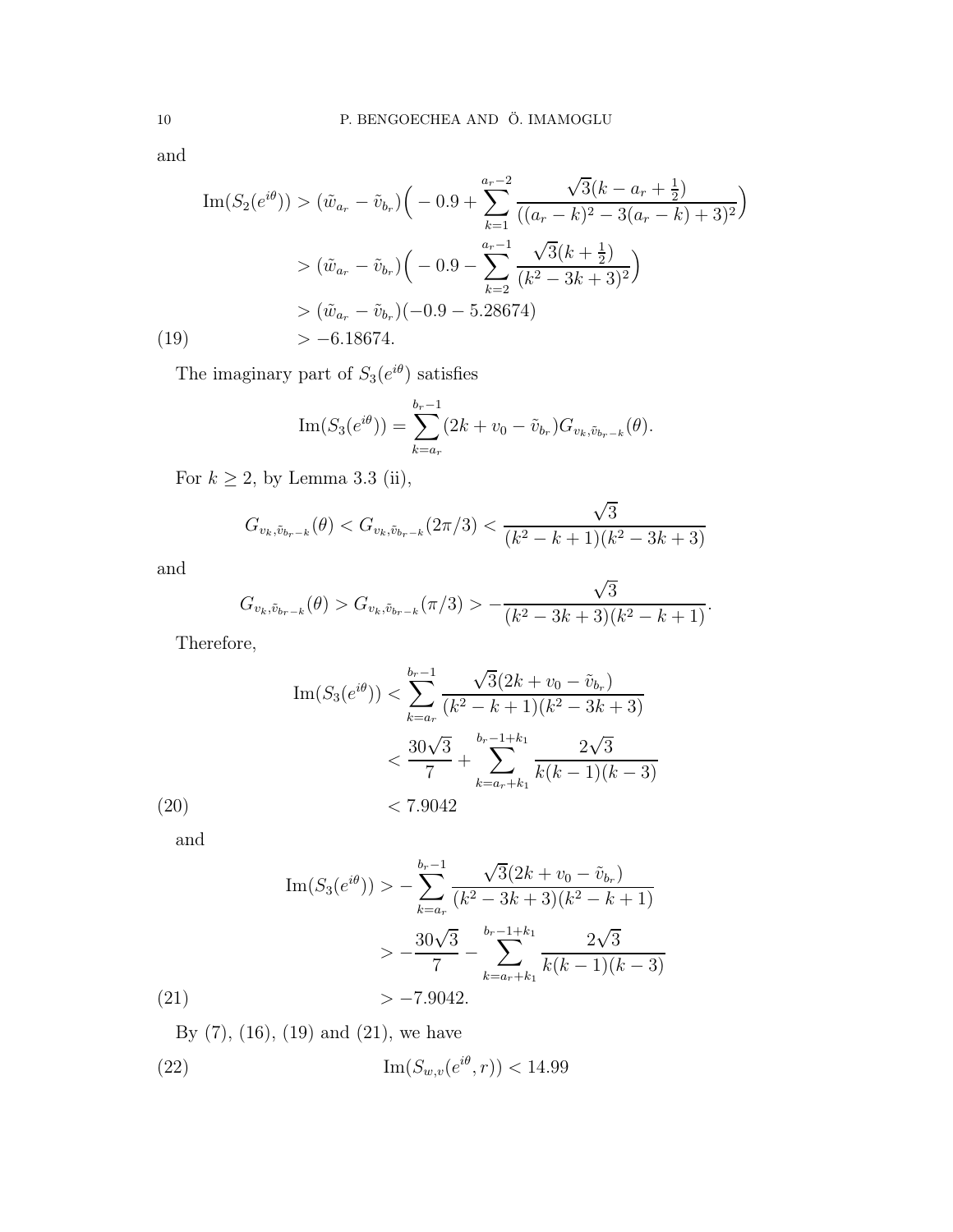and by 
$$
(17)
$$
,  $(18)$  and  $(20)$ ,

(23) 
$$
\operatorname{Im}(S_{w,v}(e^{i\theta},r)) > -13.01.
$$

The following corollary of Theorem 3.1 is crucial for the next section.

**Corollary 3.4.** Let  $w = (\overline{a_1, \ldots, a_n})$  and  $v = (\overline{b_1, \ldots, b_m})$  be two purely periodic *quadratic numbers. If*  $b_r \geq Ma_r$  *for every r, then there exist constants*  $K_1(M)$ and  $K_2(M)$  *such that* 

$$
K_2(M) < \cos\theta \operatorname{Im}(S_{w,v}(e^{i\theta}, r)) + \sin\theta \operatorname{Re}(S_{w,v}(e^{i\theta}, r)) < K_1(M).
$$

Moreover if  $M \ge e^{55}$ , then  $K_1(M)$  and  $K_2(M)$  are positive.

*Proof.* This follows easily from the bounds  $(14)$ ,  $(15)$ ,  $(22)$ ,  $(23)$  together with  $\sqrt{3}/2 \le \sin \theta \le 1.$ the simple observation that for  $\pi/3 \le \theta \le 2\pi/3$ ,  $-1/2 \le \cos \theta \le 1/2$  and  $\sqrt{3}/2 < \sin \theta < 1$ .

#### 4. Values of Modular functions

We start this section by looking at the sequence of values  $f^{nor}(\overline{N})$ ,  $N > 2$ for a modular function which is real on the geodesic arc  $\{e^{i\theta} : \pi/3 \le \theta \le 2\pi/3\}$ . We have

**Theorem 4.1.** Let  $f(z) = \sum_{n\geq 0} c(n)q^n$  be a modular function which is real valued *on the geodesic arc*  $\{e^{i\theta} : \pi/3 \le \theta \le 2\pi/3\}$ *. For any positive integer*  $N > 2$ *, the value*  $f^{nor}(\overline{N})$  *for the quadratic number*  $w = (\overline{N})$  *is real and* 

$$
\lim_{N \to \infty} f^{nor}((\overline{N})) = -\int_{\pi/3}^{2\pi/3} f(e^{i\theta}) \sin \theta \, d\theta = c(0).
$$

*In particular we have*

$$
\lim_{N \to \infty} j^{nor}((\overline{N})) = 744.
$$

*Proof.* Let  $w = (\overline{N})$ . We have that  $w = \frac{N + \sqrt{N^2 - 4}}{2}$  and  $Q_w = [1, -N, 1]$ . Hence Pell's equation becomes

$$
t^2 - (N^2 - 4)u^2 = 4,
$$

with  $(N, 1)$  being the smallest positive solution. Thus  $\varepsilon_w = \frac{N + \sqrt{N^2 - 4}}{2}$ . Since  $w_k = (k, \overline{N}) = -\tilde{w}_{N-k},$ 

$$
f^{nor}((\overline{N})) = \int_{\rho}^{\rho^2} \frac{f(z)}{2 \log \varepsilon_w} \sum_{k=1}^{N-1} D_N(z, k) dz
$$

with

$$
D_N(z,k) = \frac{1}{z - w_k} - \frac{1}{z + w_k}.
$$

 $\Box$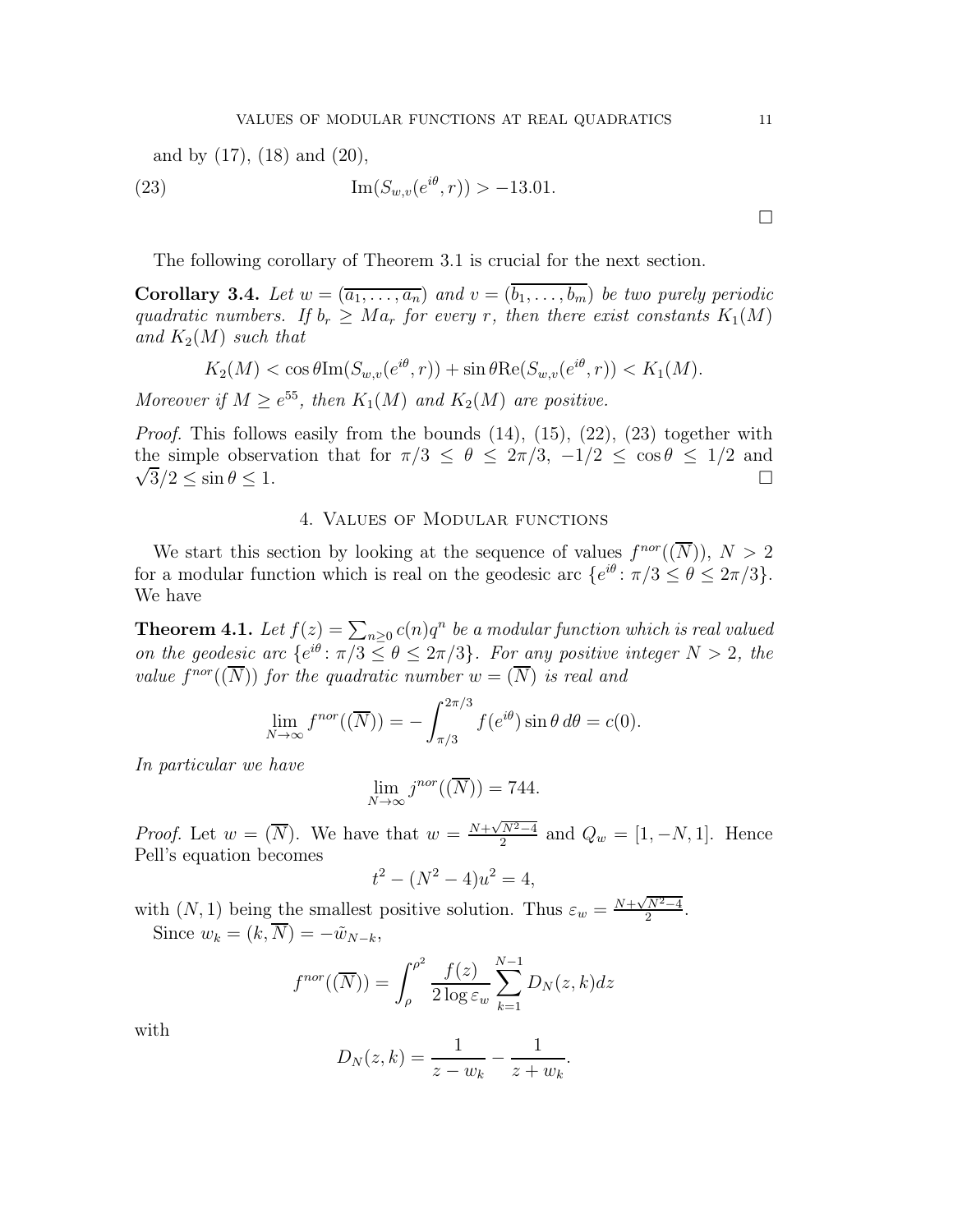Hence

$$
\operatorname{Re}(f^{nor}((\overline{N}))) = -\int_{\pi/3}^{2\pi/3} \frac{f(e^{i\theta})}{2 \log \varepsilon_w} \sum_{k=1}^{N-1} \cos \theta \operatorname{Im}(D_N(e^{i\theta}, k)) + \sin \theta \operatorname{Re}(D_N(e^{i\theta}, k)) d\theta
$$

and

$$
\operatorname{Im}(f^{nor}((\overline{N}))) = \int_{\pi/3}^{2\pi/3} \frac{f(e^{i\theta})}{2 \log \varepsilon_w} \sum_{k=1}^{N-1} \cos \theta \operatorname{Re}(D_N(e^{i\theta}, k)) - \sin \theta \operatorname{Im}(D_N(e^{i\theta}, k)) d\theta.
$$

Now

(24) 
$$
\operatorname{Re}(D_N(e^{i\theta}, k)) = \frac{2w_k(\cos^2 \theta - w_k^2 - \sin^2 \theta)}{((\cos \theta - w_k)^2 + \sin^2 \theta)((\cos \theta + w_k)^2 + \sin^2 \theta)}
$$

and

(25) 
$$
\operatorname{Im}(D_N(e^{i\theta}, k)) = \frac{-4w_k \sin \theta \cos \theta}{((\cos \theta - w_k)^2 + \sin^2 \theta)((\cos \theta + w_k)^2 + \sin^2 \theta)},
$$

so in particular

$$
Re(D_N(e^{i\theta}, k)) = Re(D_N(e^{i(\pi - \theta)}, k))
$$

and

$$
\operatorname{Im}(D_N(e^{i\theta}, k)) = -\operatorname{Im}(D_N(e^{i(\pi - \theta)}, k)).
$$

Therefore

$$
\operatorname{Im}(f^{nor}((\overline{N}))) = \int_{\pi/3}^{\pi/2} \frac{f(e^{i\theta})}{2 \log \varepsilon_w} \sum_{k=1}^{N-1} \cos \theta \operatorname{Re}(D_N(e^{i\theta}, k)) - \sin \theta \operatorname{Im}(D_N(e^{i\theta}, k)) d\theta +
$$
  

$$
\int_{\pi/3}^{\pi/2} \frac{f(e^{i(\pi-\theta)})}{2 \log \varepsilon_w} \sum_{k=1}^{N-1} \cos \theta \operatorname{Re}(D_N(e^{i(\pi-\theta)}, k)) - \sin \theta \operatorname{Im}(D_N(e^{i(\pi-\theta)}, k)) d\theta
$$
  
= 0.

Since  $w_k = k - \frac{1}{a_{r+1} - \frac{1}{m}}$ , it follows from  $\varepsilon_w = \frac{N + \sqrt{N^2 - 4}}{2}$ , (24) and (25) that, for all  $\theta \in [\frac{\pi}{3}$  $\frac{\pi}{3}, \frac{2\pi}{3}$  $\frac{2\pi}{3}$ ,

$$
\lim_{N \to \infty} \frac{1}{2 \log \varepsilon_w} \sum_{k=1}^{N-1} \cos \theta \text{Im}(D_N(e^{i\theta}, k)) + \sin \theta \text{Re}(D_N(e^{i\theta}, k)) = \sin \theta.
$$

Thus

$$
\lim_{N \to \infty} f^{nor}((\overline{N})) = -\int_{\pi/3}^{2\pi/3} f(e^{i\theta}) \sin \theta \, d\theta = c(0).
$$

Our next result compares the values of a modular function at two different quadratic irrationalities by comparing their corresponding partial quotients. The results that were given in the introduction will then follow as corollaries of this main result. More precisely we have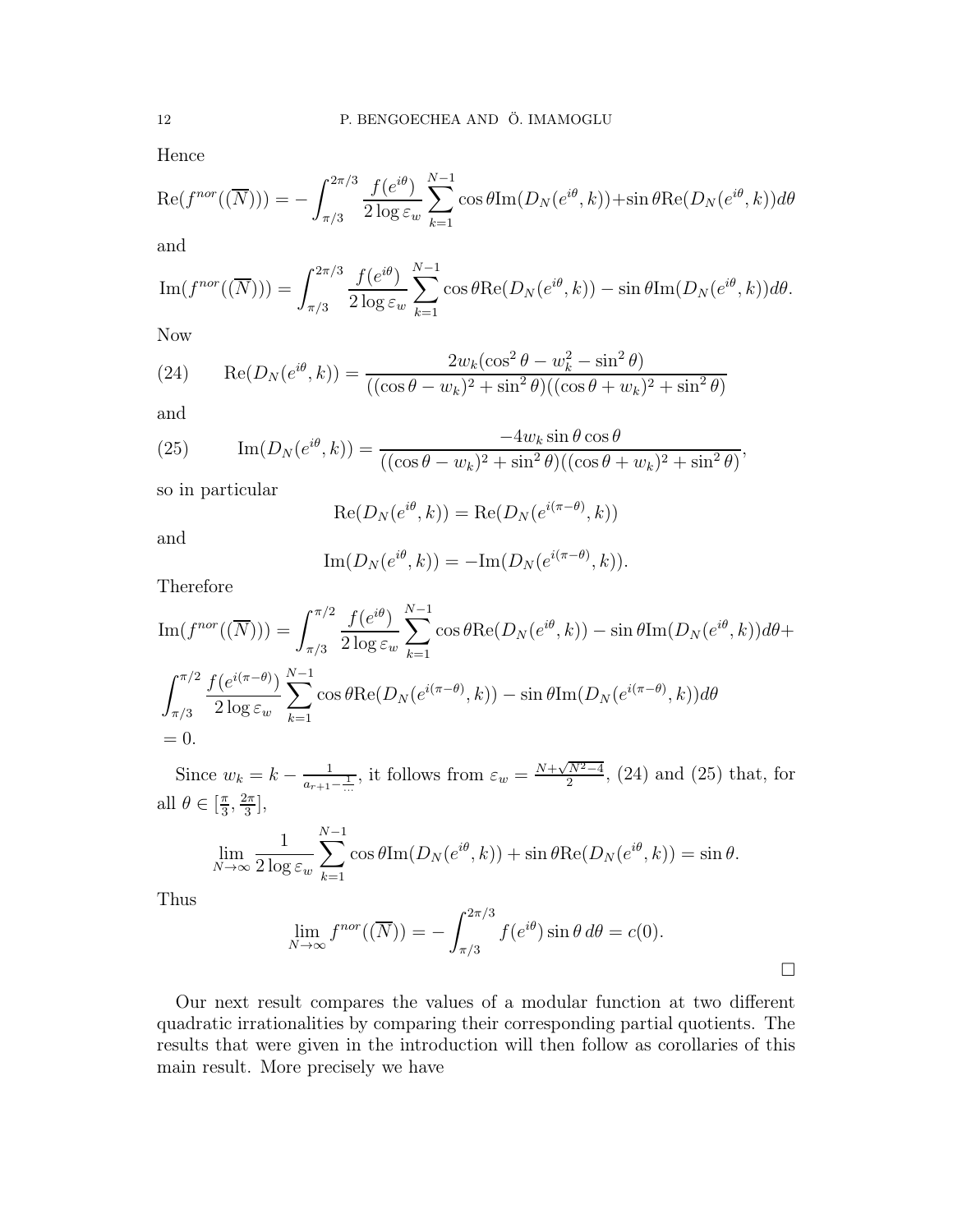**Theorem 4.2.** Let  $f(z) = \sum_{n\geq 0} c(n)q^n$  be a modular function which is real *valued on the geodesic arc*  $\{e^{i\theta} : \pi/3 \le \theta \le 2\pi/3\}$ *. Suppose that* 

(26) 
$$
\operatorname{Re}(f^{nor}((1+\sqrt{5})/2)) < c(0).
$$

*Then the following holds: Let* w *and* v *be two quadratic numbers with respective periods*  $\overline{a_1, \ldots, a_n}$  and  $\overline{b_1, \ldots, b_m}$  such that m divides n. If  $M = e^{55}$  and  $b_r \geq Ma_r$ *for all*  $r = 1, \ldots, n$ *, then* 

$$
\operatorname{Re}(f^{nor}(w)) < \operatorname{Re}(f^{nor}(v)).
$$

Remark 4.3. *As the proof of Theorem 4.2 will show, the condition (26) can be replaced by the condition that*  $\text{Re}(f^{nor}(\alpha)) < c(0)$  *for some quadratic number*  $\alpha$ *.* 

*Proof.* We have that

$$
f(w) - f(v) = \int_{\rho}^{\rho^2} f(z) \sum_{r=1}^{n} S_{w,v}(z,r) dz
$$

with  $S_{w,v}(z,r)$  defined as in (4), so

$$
\operatorname{Re}(f(w)-f(v)) = -\int_{\pi/3}^{2\pi/3} f(e^{i\theta}) \sum_{r=1}^n \cos \theta \operatorname{Im}(S_{w,v}(e^{i\theta},r)) + \sin \theta \operatorname{Re}(S_{w,v}(e^{i\theta},r)) d\theta.
$$

By Theorem 3.1 and Corolary 3.4 we obtain

(27) 
$$
\operatorname{Re}(f(v)) = \operatorname{Re}(f(w)) + \mu(M)
$$

with

$$
nK_2(M)\int_{\pi/3}^{2\pi/3}f(e^{i\theta})d\theta < \mu(M) < nK_1(M)\int_{\pi/3}^{2\pi/3}f(e^{i\theta})d\theta,
$$

 $K_1(M)$ ,  $K_2(M)$  being the positive constants from Corollary 3.4.

In particular, if  $f = 1$ , then

(28) 
$$
\log \varepsilon_v = \log \varepsilon_w + \lambda(M)
$$

with

$$
\frac{\pi}{3}nK_2(M) < \lambda(M) < \frac{\pi}{3}nK_1(M).
$$

By definition, the inequality

(29) 
$$
\operatorname{Re}(f^{nor}(w)) < \operatorname{Re}(f^{nor}(v))
$$

holds if and only if

(30) 
$$
\operatorname{Re}(f(w))\log \varepsilon_v < \operatorname{Re}(f(v))\log \varepsilon_w.
$$

Now (27) and (28) imply that (30) is equivalent to

(31) 
$$
\operatorname{Re}(f^{nor}(v)) < \frac{\mu(M)}{\lambda(M)}
$$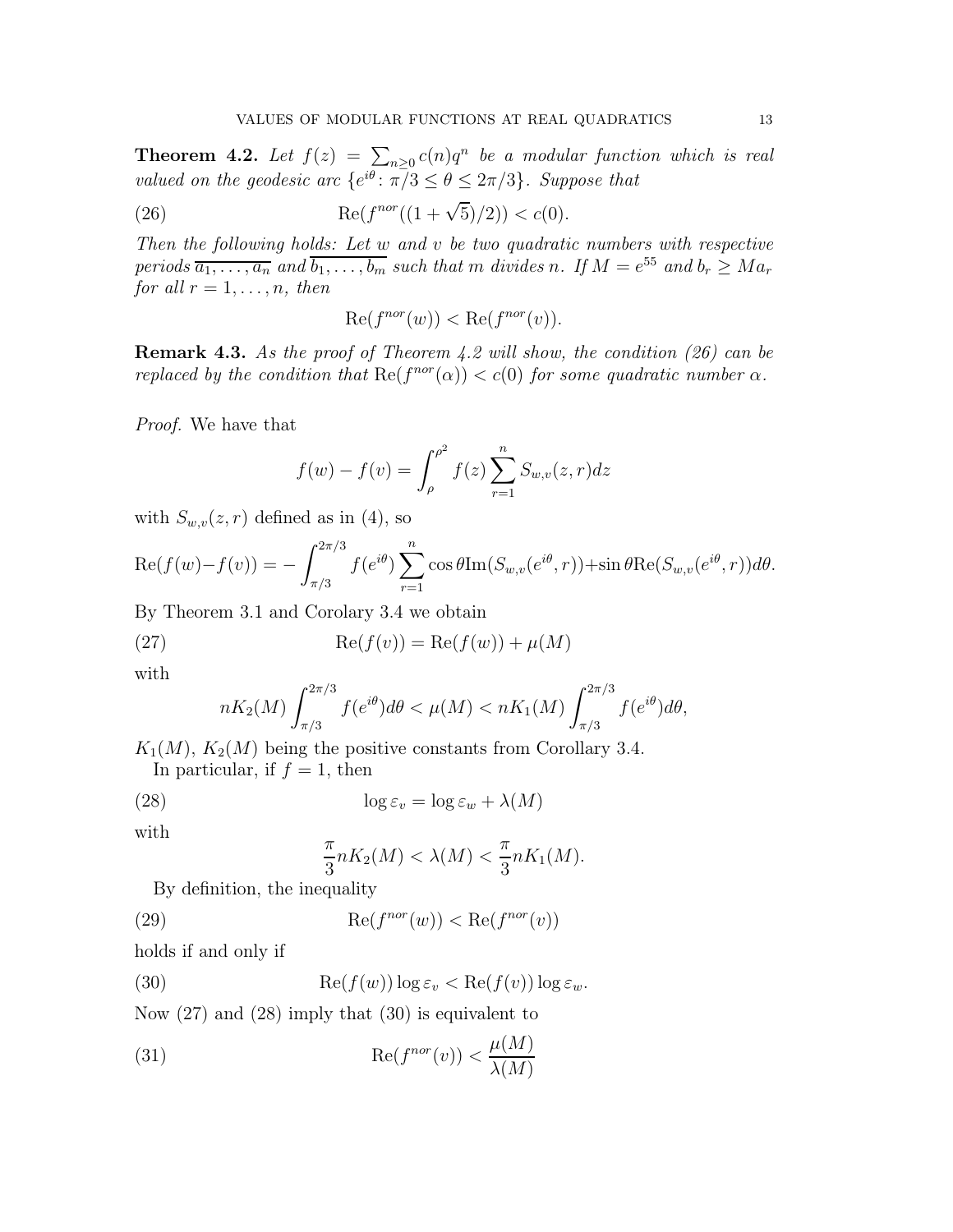or also to

(32) 
$$
\operatorname{Re}(f^{nor}(w)) < \frac{\mu(M)}{\lambda(M)}.
$$

Since the last inequality does not depend on  $v$  and is equivalent to (31), the inequality  $(31)$  holds either for all or for no v.

We first show that  $\frac{\mu(M)}{\lambda(M)}$  $\lambda(M)$  $> c(0)$ . Suppose on the contrary  $\frac{\mu(M)}{\lambda(M)}$  $\frac{\mu(1)}{\lambda(M)} \leq c(0)$ . Let  $v = (\overline{N})$ . For any  $\epsilon > 0$ , for large enough  $N > N_0$  using Theorem 4.1 we have  $\operatorname{Re}(f^{nor}(v)) > c(0) - \epsilon > \frac{\mu(M)}{\lambda(M)}.$ 

But then, since (31) is equivalent to (29), for  $N > \max\{3M, N_0\}$  and  $w = \frac{1+\sqrt{5}}{2}$  $\frac{\sqrt{5}}{2}$ , we have

$$
\operatorname{Re}(f^{nor}(w)) = \operatorname{Re}(f^{nor}(1+\sqrt{5})/2) > \operatorname{Re}(f^{nor}(v)) > c(0) - \epsilon.
$$

Since this contradicts the assumption (26), we must indeed have  $\mu(M)$  $\lambda(M)$  $> c(0).$ Then with  $w = \frac{1+\sqrt{5}}{2}$  $\frac{1}{2}$ , we have  $\text{Re}(f^{nor}(w)) = \text{Re}(f^{nor}(\frac{1+\sqrt{5}}{2}))$  $\frac{1-\sqrt{5}}{2})$  >  $c(0)$  <  $\mu(M)$  $\lambda(M)$ . Hence for every  $v = (\overline{b_1, \ldots, b_m})$  with  $b_r > 3M$  we have that

$$
\operatorname{Re}(f^{nor}(v)) < \frac{\mu(M)}{\lambda(M)}.
$$

Now choose  $v_0 = (\overline{b_1, \ldots, b_m})$  with  $b_r > \max\{3M, Ma_r\}$ . Then for this  $v_0$  we have Re $(f^{nor}(v_0)) < \frac{\mu(M)}{\lambda(M)}$  $\lambda(M)$ and hence  $\text{Re}(f^{nor}(w)) < \frac{\mu(M)}{\lambda(M)}$  $\lambda(M)$ . But this equivalent to

$$
Re(f^{nor}(w)) < Re(f^{nor}(v)).
$$

We have the following immediate corollaries.

Corollary 4.4. *For any quadratic number* w*, and any modular function* f *which satisfies the conditions of Theorem 4.2 we have*

$$
\operatorname{Re}(f^{nor}(w)) \le -\int_{\pi/3}^{2\pi/3} f(e^{i\theta}) \sin \theta \, d\theta = c(0).
$$

*Proof.* For any  $w = (\overline{a_1, \ldots, a_n})$ , choose  $N \in \mathbb{N}$  large enough, so that  $N \geq e^{55} a_r$ for all  $1 \le r \le n$ . Then by Theorem 4.2 we have

$$
\operatorname{Re}(f^{nor}(w)) < \operatorname{Re}(f^{nor}(\overline{N})).
$$

Using Theorem 4.1, this gives

$$
Re(f^{nor}(w)) < \lim_{N \to \infty} Re(f^{nor}(\overline{N})) = c(0).
$$

 $\Box$